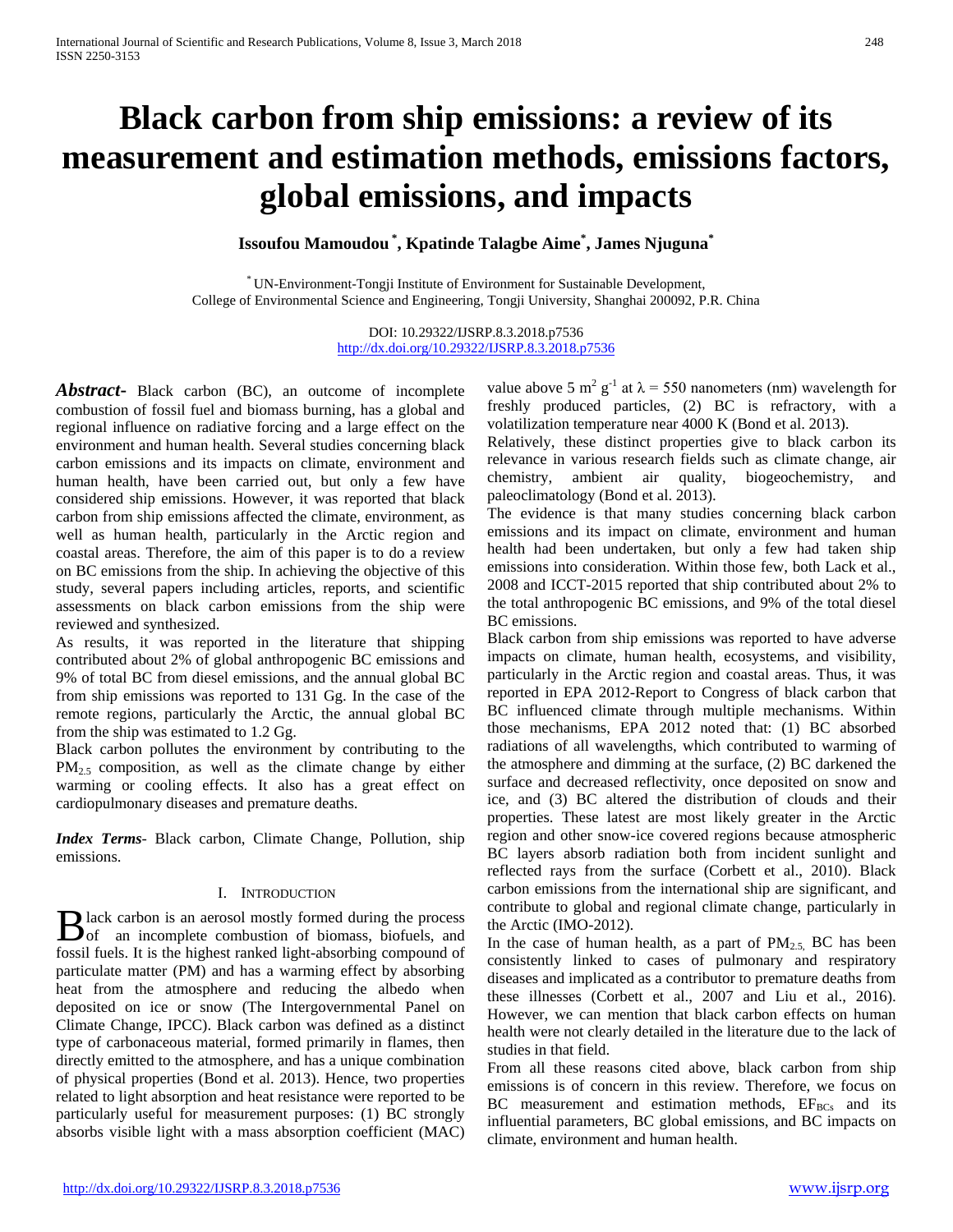#### II. MEASUREMENT AND ESTIMATION METHODS**.**

There are multiple techniques and methods for black carbon measurement.

Shina et al., (2003) have measured black carbon concentration with an optical transmission technique. That method compared the attenuation of white light through a loaded filter relative to that of a blank filter. The relationship between optical attenuation (ATN) and the BC concentration ( $\mu$ g cm<sup>-2</sup>) was given by ATN = σ BC, where ATN = 100 x ln (I0/I), σ was the mass absorption cross-section for BC deposited on quartz filter  $(m^2 g^{-1})$ , and  $I_0$  and I were the transmitted light intensities through the blank and loaded filters, respectively.

Lack et al., (2012) reported that BC emissions factors measured by photo-acoustic, filter-based absorption (PSAP and MAAP), and laser-induced incandescence were consistent on an absolute level. BC also showed good correlation with thermal-optical reflectance-measured for EC; however, the TOA method showed inconsistent results to both  $BC_{FSN}$  and  $BC_{Filler}$  (Lack et al., 2012). Table 1 summarizes different BC measurement techniques with their prevalence of use.

Table 1: Description of BC measurement techniques

| Method type                 | <b>Method Description</b>                                                                                                                                                                                                                                            | Prevalence<br>of Use |  |
|-----------------------------|----------------------------------------------------------------------------------------------------------------------------------------------------------------------------------------------------------------------------------------------------------------------|----------------------|--|
| Light<br>absorption/optical | <b>Filter-based:</b> Light<br>absorption by particles<br>measured through a filter<br>loaded with particles; BC<br>quantified using factors that<br>relate light absorption to a<br>mass concentration.                                                              | High                 |  |
|                             | <i>Photoacoustic: Light</i><br>absorption by particles<br>measured by heated particles<br>transferring energy to the<br>surrounding air and<br>generating sound waves; BC<br>is quantified using factors<br>that relate light absorption to<br>a mass concentration. | Low                  |  |
|                             | <i>Incandescence:</i>                                                                                                                                                                                                                                                | Low                  |  |

#### III. EMISSION FACTORS AND ITS INFLUENTIAL PARAMETERS

As previously shown, there are different types of measurement techniques used during black carbon measurement, and that comes with consequences on the related data. In addition,  $EF_{BC}$ from the ship (in g per Kg fuel) depends on the broader metric of light absorbing carbon (LAC), or light-absorbing elemental carbon (EC) considered. However, both LAC and EC were encountered in literature as black carbon emissions factors depending on the measurement methods. For example, the photoacoustic measurement can estimate optical properties of LAC, but it is still limited in characterizing the mass of LAC.

|                 | Incandescent (glowing)          |      |  |  |  |  |  |
|-----------------|---------------------------------|------|--|--|--|--|--|
|                 | particles mass is measured;     |      |  |  |  |  |  |
|                 | BC quantified by calibrating    |      |  |  |  |  |  |
|                 | the incandescent signal to      |      |  |  |  |  |  |
|                 | laboratory-generated soot.      |      |  |  |  |  |  |
|                 | Thermal-optical: measured       |      |  |  |  |  |  |
|                 | as carbon fraction that resists |      |  |  |  |  |  |
|                 | removal through heating to      |      |  |  |  |  |  |
|                 | high temperature and has a      |      |  |  |  |  |  |
|                 | laser correction for carbon     | High |  |  |  |  |  |
|                 | that chars during the analysis  |      |  |  |  |  |  |
|                 | procedure; BC quantified as     |      |  |  |  |  |  |
| Isolation of    | the amount of carbon mass       |      |  |  |  |  |  |
| specific carbon | evolved during heating.         |      |  |  |  |  |  |
| fraction        | <b>Thermal:</b> BC measured as  |      |  |  |  |  |  |
|                 | the carbon fraction that        |      |  |  |  |  |  |
|                 | resists removal through         |      |  |  |  |  |  |
|                 | heating to high                 |      |  |  |  |  |  |
|                 | temperatures; BC quantified     | Low  |  |  |  |  |  |
|                 | as the amount of carbon         |      |  |  |  |  |  |
|                 | mass evolved during             |      |  |  |  |  |  |
|                 | heating.                        |      |  |  |  |  |  |

*Source: EPA 2012- Report to Congress on Black Carbon, page 116.*

In the case of BC estimation, it was shown in EEA. (2009) that calculation of black carbon emissions from all sources, except on-road transport, can be expressed by:

BC emissions = fuel (kg)  $\times$  PM emission factor (g/kg)  $\times$  (BC/ PM) ratio.

However, in IMO. (2012)-global emissions of marine black carbon-BLG\17\INF-2.doc; it was remarked that most of the studies used the single  $EF_{BC}$  approach to estimate BC emissions. Evidently, the single  $EF_{BC}$  approach did not consider some important parameters in BC estimation such as the physical and operational characteristics of ships. Therefore, they constructed a refined activity-based methodology to model global and regional BC emissions from the international ship, which included fuel consumption for each ship type, engine type, fuel type, and sensitivity of  $EF_{BC}$  to each of these parameters. However, the same estimation approach was used by IMO. (2012) to estimate the total BC emission in the Arctic for the year 2004, but IMO. (2012) found twice the average value recorded by the other authors. The higher BC emissions value found by the IMO-2012 was likely due to the higher  $EF_{BC}(0.56)$  used in that estimation.

While, EC mass is measured using thermo-optical methods, and that strips away OC in the measurement process.

The discrepancy of BC emissions factors viewed on the measurement angle was highlighted by (Petzold et al. 2010), where both elemental carbon (EC) and black carbon (BC) emissions factors were represented depending on the engine load. Wherein, for an engine loaded about 85-110%, EC and BC emissions factors were  $0.179 \pm 0.018$  g kg<sup>-1</sup> and  $0.062 \pm 0.007$ respectively.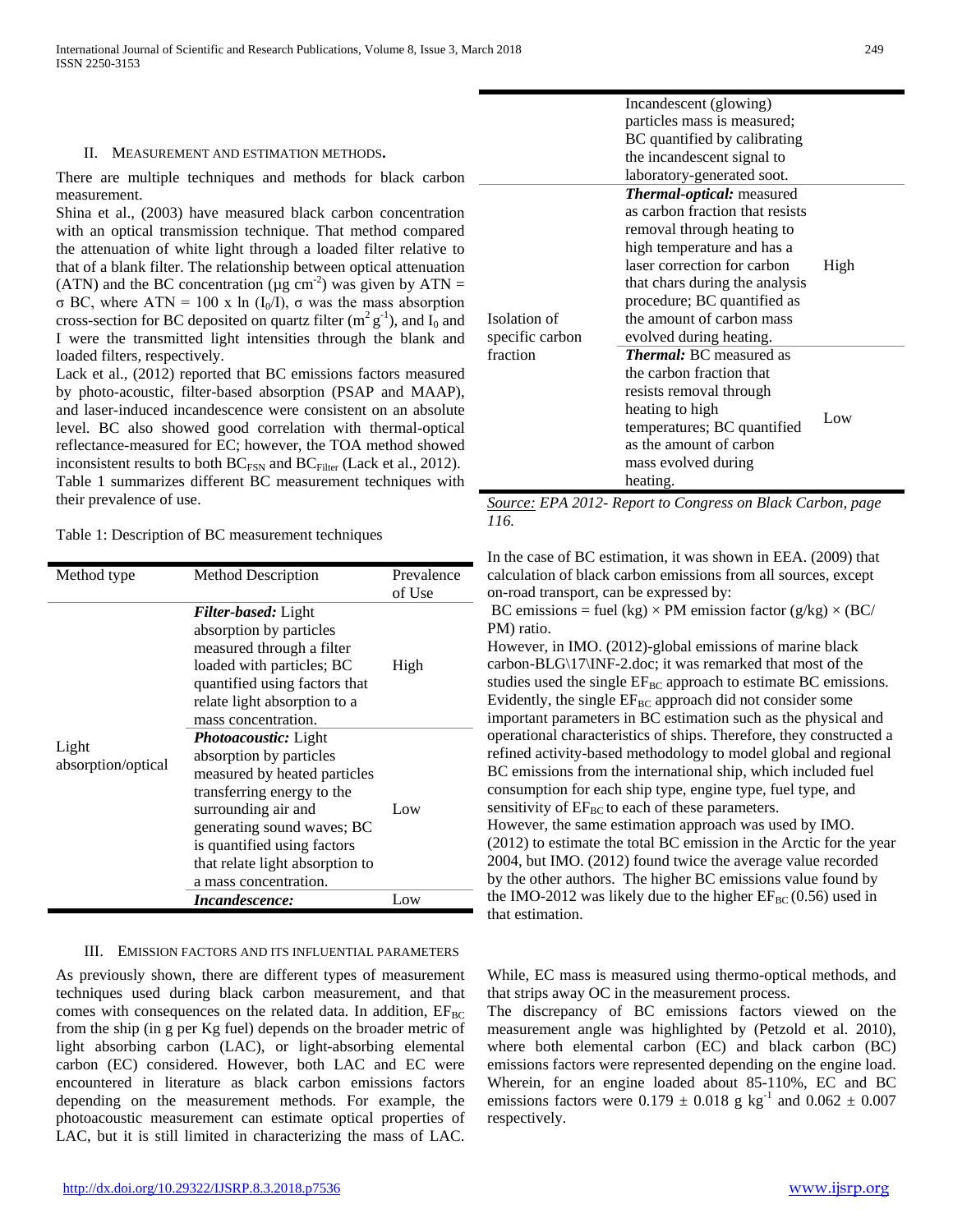Table 2 outlines different  $EF_{BC}$  from a ship found in the literature.

Table 2:  $EF_{BC}$  from a ship found in the literature depending on some non-exhaustive influential parameters.

| Year                         | Literature        | Influential parameters                                                                                                              | $EF_{BC}$ (g $Kg^-$ |
|------------------------------|-------------------|-------------------------------------------------------------------------------------------------------------------------------------|---------------------|
|                              |                   | (not exhaustive)                                                                                                                    |                     |
| 2003                         | Sinha et al.      | Tanker and container,<br>diesel engine, diesel oil,<br>gross tonnage.                                                               | $0.18 \pm 0.02$     |
| 2004                         | Bond et al.       | Diesel engine, heavy<br>fuel oil.                                                                                                   | 0.34                |
| 2008                         | Petzold et<br>al. | Container, diesel<br>engine, heavy fuel oil,<br>85% - 110% loaded.                                                                  | $0.174 \pm 0.04$    |
|                              |                   | Tanker, container, cargo<br>and bulk ships, diesel,<br>slow speed diesel<br>$(SSD)$ .                                               | $0.41 \pm 0.27$     |
| 2008<br>Lack et al.          |                   | Tug and large fishing<br>boats, diesel, medium<br>speed diesel (MSD).                                                               | $0.97 + 0.66$       |
|                              |                   | Passenger vessels (e.g.<br>ferries, pilot boats),<br>diesel, high-speed diesel<br>(HSD).                                            | $0.36 \pm 0.23$     |
| 2010                         | Corbett et<br>al. | All ship type, diesel<br>engine, diesel oil.                                                                                        | 0.35                |
|                              |                   | Four-stroke, diesel<br>engine, heavy fuel oil,<br>85% - 110% loaded.                                                                | $0.179 \pm 0.31$    |
| Petzold<br>et<br>2010<br>al. |                   | Four-stroke, diesel<br>engine, heavy fuel oil,<br>85% - 110% loaded.                                                                | $0.06 \pm 0.04$     |
|                              |                   | Four-stroke, diesel<br>engine, heavy fuel oil,<br>85% - 110% loaded.                                                                | 0.367               |
| 2012                         | <b>IMO</b>        | Tanker, container, cargo<br>carriers, bulk carriers,<br>tugboats, and passenger<br>diesel engine,<br>boat,<br>MDO and HFO fuel oil. | 0.56                |
| 2015                         | <b>ICCT</b>       | Container vessel, diesel<br>engine, DPFs and HFO<br>fuel oil.                                                                       | $0.31 \pm 0.31$     |

*\* means BC emission factor is considered in terms of element carbon (EC)*

As we remarked above, the discrepancy of black carbon emissions factors found in the literature was not only due to the higher uncertainty but also due to the different methods used in its measurement.

The results portrayed by Petzold et al., (2008\*, 2010\*) and Sinha et al., (2003) agreed. However, the figures were low when compared to the other authors, and that makes us conclude that there had been under-estimation since only EC had been used as a factor for BC estimation. (Petzold et al., 2013).

Petzold et al., (2013) reported that the correlation of EC mass estimated from the thermo-optical approach to BC mass estimated from photoacoustic measurements has been shown to be good for sources, where EC dominates total PM, such as diesel engines. As it was shown, most of the ships have a diesel engine, the EC mass estimated from the thermal-optical approach can be used to extrapolate the BC mass until the scientists find a new and unique BC measurement technique.

Black carbon emission is generally related to the combustion process as well as other factors that are called influential parameters (or factors). Thus, the fuel type, the engine type, age, load, the emission abatement technology, the maneuvering time, and the speed of the engine were shown to play a significant role in black carbon emissions (Lack et al. 2012). To link BC emission factors to the engine speed, Lack et al., (2008) came up with mass-based emission factors of light absorbing carbon  $(EF_{LAC})$  of 0.41, 0.97, and 0.36 for slow (SSD), medium (MSD), and high-speed diesel (HSD) powered vessels respectively.

Furthermore, the role of ship and fuel type on BC emission factors was highlighted by IMO. (2012)-global emissions of marine black carbon-BLG\17\INF-2.doc. The table 3 summarizes BC emission factors based on ship and fuel type found out by IMO-2012.

Table 3: Emission factors estimated in IMO. (2012).

|           | Centrale Estimate |                 |                |            | High Estimate (95% CI) |            |            |            | Low Estimate (95% CI) |            |            |                 |
|-----------|-------------------|-----------------|----------------|------------|------------------------|------------|------------|------------|-----------------------|------------|------------|-----------------|
|           | At Sea            |                 | In port        |            | At Sea                 |            | In Port    |            | At Sea                |            | In port    |                 |
|           | <b>HFO</b>        | MD <sub>O</sub> | <b>HFO</b>     | <b>MDO</b> | <b>HFO</b>             | <b>MDO</b> | <b>HFO</b> | <b>MDO</b> | <b>HFO</b>            | <b>MDO</b> | <b>HFO</b> | MD <sub>O</sub> |
| Tanker    | 0.38              | 0.228           | 0.95           | 0.57       | 0.44                   | 0.31       | 2.18       | 1.53       | 0.32                  | 0.16       | 0.49       | 0.24            |
| Container | 0.8               | 0.48            | $\overline{2}$ | 1.2        | 0.96                   | 0.67       | 4.82       | 3.37       | 0.64                  | 0.32       | 0.95       | 0.48            |
| Cargo     | 0.4               | 0.24            | 1              | 0.6        | 0.56                   | 0.39       | 2.82       | 1.97       | 0.24                  | 0.12       | 0.35       | 0.18            |
| Carriers  |                   |                 |                |            |                        |            |            |            |                       |            |            |                 |
| Bulk      | 0.38              | 0.228           | 0.95           | 0.57       | 0.53                   | 0.37       | 2.64       | 1.85       | 0.23                  | 0.12       | 0.35       | 0.17            |
| Carriers  |                   |                 |                |            |                        |            |            |            |                       |            |            |                 |
| Tugboats  |                   | 0.97            |                | 2.425      |                        | 1.08       |            | 5.38       |                       | 0.86       |            | 1.3             |
| Passenger | 0.36              | 0.216           | 0.9            | 0.54       | 0.46                   | 0.32       | 2.31       | 1.62       | 0.26                  | 0.13       | 0.39       | 0.19            |
| Boat      |                   |                 |                |            |                        |            |            |            |                       |            |            |                 |

*Source: IMO. (2012)-global emissions of marine black carbon-BLG\17\INF-2.doc*.

The average value of emission factor based on ship and fuel types in this chart shows a higher black carbon emission factor for each ship type with HFO than with MDO. The second conclusion is that black carbon emission factor for each ship type using either HFO or MDO is higher in Port than in Sea. That is due to the fact that ship at offshore operates at a lower speed. To highlight the other influential parameters, it was reported by ICCT-2015 that available technologies and operational practices, such as fuel switching, scrubbers, and vessel speed reduction, could reduce shipping emissions by up to 70 percent.

## IV. GLOBAL EMISSIONS

The global emissions of black carbon using bottom-up inventory method were reported by Bond et al., (2013) to be 7500 Gg  $\text{yr}^{-1}$ in the year 2000. Out of that global BC emissions value, Bond et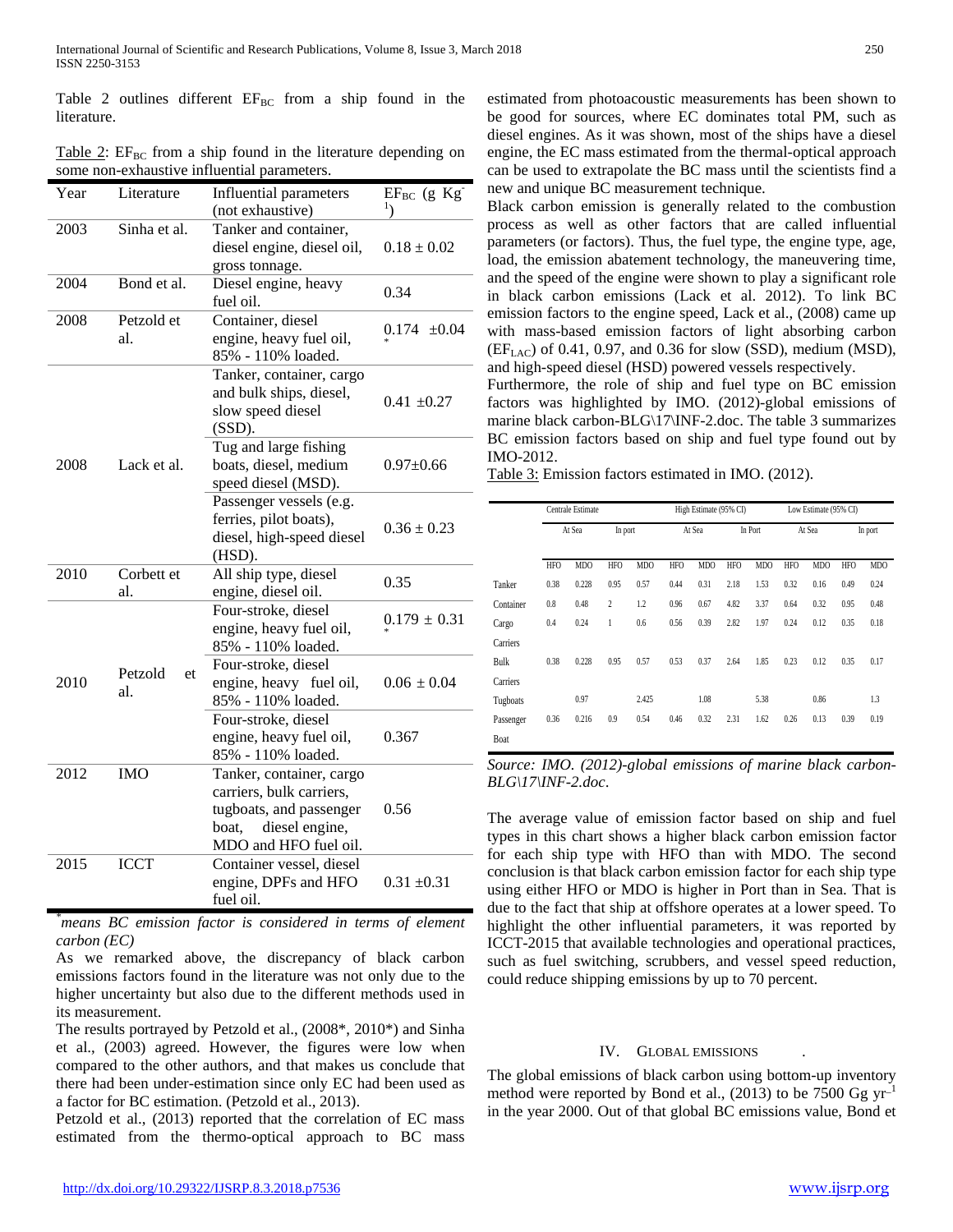al., (2013) reported that marine ship contributed about 2% with a large fraction of remote regions such as the Arctic.

The likely annual global black carbon emissions from the ship were reported to be around 131 Gg (Lack et al., 2008, Bond et al., 2004 &2007, Eyring et al., 2009). Whereby, that average value represented about 2% of the global anthropogenic black carbon emissions and 9% of the global diesel black carbon emissions (Lack et al., 2008 and ICCT-2015).

In addition to this global value of black carbon emissions from the ship, some regional black carbon values such as the Arctic region and the Southern Atlantic Ocean have been recorded. Thus, for the year 2004, the annual global black carbon emissions from the ship in the Arctic region was reported to be around 1.2 Gg (AMAP-2011, AMSA-2009, and Corbett et al 2010). However, for the same year, the IMO. (2012)-global emissions of marine black carbon-BLG\17\INF-2.doc estimated average BC emissions of 2.3 Gg from international ship operating in the Arctic, based on an average EFBC of 0.56 g kg-1 fuel.

On the other hand, Shina et al., (2003) reported that the global black carbon emissions from ocean-going ships in the Southern Atlantic Ocean for the year 2000 ranged from  $19-26$  Gg yr<sup>-1</sup>. The table 4 below gives the summary of black carbon emissions found in the literature.

Table 4: Annual black carbon from ship emissions found in the literature.

| (AMSA-2009, Corbett et al., 2010, and AMAP-2011) were in                           |
|------------------------------------------------------------------------------------|
| agreement, with around 1.2 Gg $y^{-1}$ BC. That makes us conclude                  |
| that the annual BC emissions from the ship in the Arctic for the                   |
| year 2004 were very likely about 1.2 Gg. Elsewhere, IMO-2012                       |
| found twice the average value of the previous studies. That was                    |
| probably linked to the uncertainty encountered in black carbon                     |
| measurement, the discrepancy in BC emissions factors, the                          |
| higher $EF_{BC}$ used (0.56 g kg <sup>-1</sup> ), and the different technique used |
| during BC measurement and estimation.                                              |

In the case of the seasonal BC emissions in the Arctic region, Corbett et al., (2010) reported that BC emissions of in-Arctic ship traffic for the year 2004 were 0.18, 0.19, 0.28, and 0.23 Gg  $y<sup>-1</sup>$  for winter, spring, summer, and fall (Autumn) respectively. BC emissions in summer were the highest followed by the fall. That was due to the higher number of trips in summer (4807) followed by fall (3729), spring (3390) and winter (3072). In addition to the year 2004 BC emissions inventory in the Arctic region, Corbett et al., (2010) did some projections based on "Business As Usually (BAU)" and the high-growth scenarios for the years 2020, 2030, and 2050. Table 5 resumes those projection figures.

Table 5: Potentials emissions inventories of in-Arctic shipping and diverted the global ship to Arctic routes for 2020, 2030, and 2050.

| nterature.    |                         |                |                                  |      |                     |                              |                                     |
|---------------|-------------------------|----------------|----------------------------------|------|---------------------|------------------------------|-------------------------------------|
| Year of study | Study area              | Literature     | Total emissions<br>$(Gg y^{-1})$ | геаг | mventor<br>ies/dive | BC<br>In-Arctic<br>emissions | global shipping<br>to arctic routes |
| 2003          | Southern Atlantic Ocean | Sinha et al.   | $19 - 26^{\circ}$                |      | rsions              | projections $(gg y^{-1})$    | <b>BC</b> emissions                 |
| 2004 & 2007   | Global scale            | Bond et al.    | 132                              |      |                     |                              | projections $(gg y-1)$              |
|               |                         |                |                                  | 2020 | BAU <sup>1</sup>    | 1.2                          | 0.70                                |
| 2005          | Global scale            | Eyring et al.  | 33                               | 2030 | <b>BAU</b>          | 1.5                          | 0.90                                |
| 2008          | Global scale            | Lack et al.    | 133 $(\pm 27)$                   | 2050 | <b>BAU</b>          | 2.7                          | 2.4                                 |
| 2009          | Global scale            | Eyring et al.  | 130                              | 2020 | High-               | 1.5                          | 0.91                                |
| 2009          | Arctic                  | AMSA           | $1.18^{b}$                       |      | growth <sup>2</sup> |                              |                                     |
| 2010          | Arctic                  | Corbett et al. | $1.23^{b}$                       | 2030 | High-               | 2                            | 2.5                                 |
| 2011          | Arctic                  | <b>AMAP</b>    | 1.2 <sup>b</sup>                 | 2050 | growth<br>High-     | 4.7                          | 12                                  |
| 2012          | Arctic                  | <b>IMO</b>     | $2.3^b$                          |      | growth              |                              |                                     |

*a total yearly BC from ocean-going ship emissions in the Southern Atlantic Ocean off the coast of Namibia in 2000.*

*<sup>b</sup> total yearly BC from shipping emissions in Arctic region for the year 2004.*

The yearly global black carbon emissions recorded by Lack et al., (2008), Bond et al., (2004 &2007), and Eyring et al., (2009) were in close agreement, and were higher than the value recorded by Eyring et al., (2005). The lower BC global emissions recorded by Eyring et al., (2005) was likely due to the Lower emission factor used to estimate that global BC emissions.

In the case of the yearly regional black carbon emissions outlined in the chart above, the Southern Atlantic Ocean BC emissions from the ship (Sinha et al., 2003) was higher than that recorded in the Arctic region. Probably, these lower BC values from ship emissions found in the Arctic region for the year 2004 were due to the difference in location between the emissions site and the recording site. However, it is important to note that between four studies undertaken for the year 2004 in the Arctic region, three

Source: Corbett et al., (2010)-Arctic shipping emissions inventories and future scenarios

*<sup>1</sup> BAU diversions in 2020, 2030, and 2050 are 1%, 1%, and 1.8% of global shipping in each of those future years, respectively. Global shipping growth outside of Arctic is ~2.1% per year.*

*<sup>2</sup> High-growth diversions in 2020, 2030, and 2050 are 1%, 2%, and 5% of global shipping in each of those future years, respectively. Global shipping growth outside of Arctic is ~3.3% per year.*

Corbett et al., (2010) reported that in 2004, Arctic transport vessels contributed less than 1% of ship BC emissions, and in 2050, ships in the Arctic may contribute less than 2.5% of global ship BC emissions. However, this is not without consequences on the Arctic region as shown previously. The Arctic region is sensitive to BC emissions in terms of radiative forcing, snow, and ice melting even though the emissions level is still low.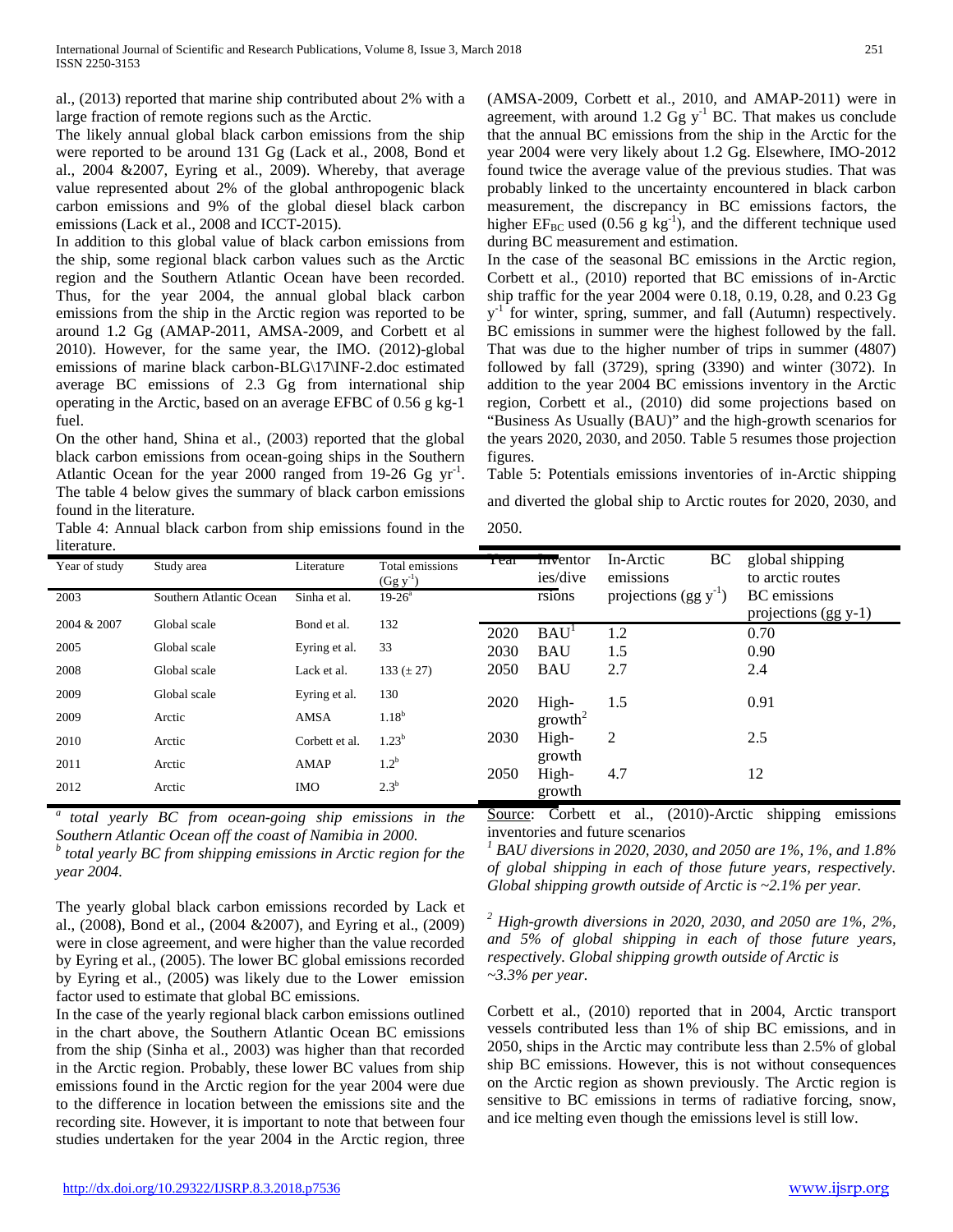## V. IMPACTS OF BLACK CARBON ON ENVIRONMENT, CLIMATE, AND HUMAN HEALTH

The obvious impact of black carbon on the environment is visibility (smog). However, it may contribute to some photochemical reactions with the co-emitted aerosols generating some secondary pollutants. Black carbon may also affect the environment via its significant proportion in  $PM_{2.5}$  from ship emissions. Different proportions of black carbon such as 15%, 6.6%, 4%, and 2.7% in  $PM_{2.5}$  were argued in the previous studies by Corbett et al., (2010), Liu et al., (2016), Sinha et al., (2003), and Petzold et al., (2008) respectively.  $PM_{2.5}$ , including BC, had been linked to a reduction in crop yields and damage to materials and buildings (Evens et al., 2015).

With respect to climate, IMO-2012 reported that BC emissions from the international ship were significant, and contributed to global and regional climate change particularly in the Arctic. Somewhere, it was reported that within Arctic BC sources, the ship was cited to have a large impact on low-altitude BC concentrations and deposition, therefore, it seemed likely to have a large forcing per unit emissions. Furthermore, the previous global BC emissions from the ship of about 1.2 Gg  $y^{-1}$  recorded in the Arctic shows that the Arctic is still being impacted. In the case of future perspective, Corbett et al., (2010), suggested that the first-order calculation of global warming potential, due to 2030 emissions in the high-growth scenario of short-lived forcing of  $\sim$  4.5 Gg of black carbon from Arctic ship might increase global warming potential by some 17% to 78%.

In the case of black carbon from ship radiative forcing, the debate is not clear since some argued for the negative RF while other argued for the positive one. For example, Liu et al., (2016) concluded in their study that the radiative forcing of BC from ship emissions in East Asia was strongly negative off the coast of China, Japan, and Korea ( $\leq$  - 0.3W m<sup>-2</sup>). On the other hand, in EEA Technical report, (2013), it was reported that BC from ship emissions had a positive RF of about  $+0.002 \text{ W m}^2$ . Thus, to control effectiveness, it urges to harmonize the ideas about the trade-off of radiative forcing of BC from ship emissions.

Smith et al., (2009), made evidence of black carbon impacts on human health, that is, BC had a distinct health effect despite being only a small fraction of PM. In the study conducted by Corbett et al., (2007) to examine cardiopulmonary and lung cancer mortalities due to ship emissions, it was reported that PM emissions from ships were responsible for approximately 60,000 deaths annually with most deaths occurring near coastlines in Europe, East Asia, and South Asia. Liu et al., (2016) did a study on health and climate impacts of ocean-going vessels in East Asia and reported that ship emissions led to more than 24,000 premature deaths annually.

## VI. IMPLICATIONS

In measuring BC, the challenge is that air pollution inventories are focusing on mass emissions (EC), while BC is characterized by its optical properties (LAC) (Wang et al., 2016). Thus, a measurement that forms the basis of underlying emissions and speciation factors does not provide a complete accounting for these optical properties. It is important then for scientists to come up with a measuring method that combines the photoacoustic and the thermal-optical methods, which give the optical properties of

LAC and EC mass respectively. Once  $EF_{BC}$  is measured in a good manner, it will likely solve most of the uncertainties encountered in BC global emissions estimation.

During our review, we concurred concerning the need for black carbon emissions reduction. To begin with, since possible future ship fuel quality regulations through the MARPOL Annex VI legislation on sulfur content do not necessarily reduce emissions of BC (Lack et al., 2009); we propose to undertake some limitations techniques through the best available technology (BAT) and the best environmental practices (BEP) approach during the ship conception and operation. This BAT/BEP approach should be applied not only for the engine conception but also for the ship emissions abatement technologies such as scrubbers and filters. Further, the Container vessels using HFO oil and the Tugboats using MDO oil were shown to have the highest  $EF_{BC}$  among the ship types, therefore, the International Maritime Organization (IMO) should regulate the operating time of these vessels, particularly in port, in order to reduce BC global emissions

# VII. CONCLUSION

There was a large discrepancy concerning black carbon emissions factors as well as the global emissions. That nonuniformity was not only due to the various methods used in the measurement but also the higher level of uncertainty. Furthermore, the various definitions of black carbon played a role in its measurement methods resulting in different  $EF_{BC}$ . In addition, we mention that fuel factors and  $EF_{BC}$  are sources of uncertainty in BC inventory; and the latter is sensitive to ship operational conditions.

As a part of PM, and with a global average emission of 131 Gg  $y^{-1}$ , BC from the ship is affecting the climate, the environment, as well as human health, unfortunately.

## ACKNOWLEDGMENT

The Natural Scientific Foundation of China (Nos. 41603090 and 41273135) financially supported this study.

#### **REFERENCES**

- [1] AMAP. "The Impact of Black Carbon on Arctic Climate" By P.K. Quinn, A. Stohl, A. Arneth, T. Berntsen, J. F. Burkhart, J. Christensen, M. Flanner, K. Kupiainen, H. Lihavainen, M. Shepherd, V. Shevchenko, H. Skov, and V. Vestreng. Arctic Monitoring and Assessment Program (AMAP), Oslo. 72 pp, 2011.
- [2] AMSA. "Arctic Marine Shipping Assessment". The report, 2009.
- [3] Bond et al "Bounding the role of black carbon in the climate system: A scientific assessment". J. Geophys. Res. Atmos., 118, 5380–5552, doi:10.1002/jgrd.50171, 2013.
- [4] Bond et al. "Historical emissions of black and organic carbon aerosol from energy-related combustion, 1850–2000". Global Biogeochemical Cycles, vol. 21, gb2018, doi:10.1029/2006gb002840, 2007.
- [5] Bond et al. "A technology-based global inventory of black and organic carbon emissions from combustion", Journal of Geophysical Research, vol. 109, d14203, doi:10.1029/2003jd003697, 2004.
- [6] Corbett et al. "Arctic shipping emissions inventories and future scenarios". Atmos. Chem. Phys., 10, 9689–9704, 2010a.